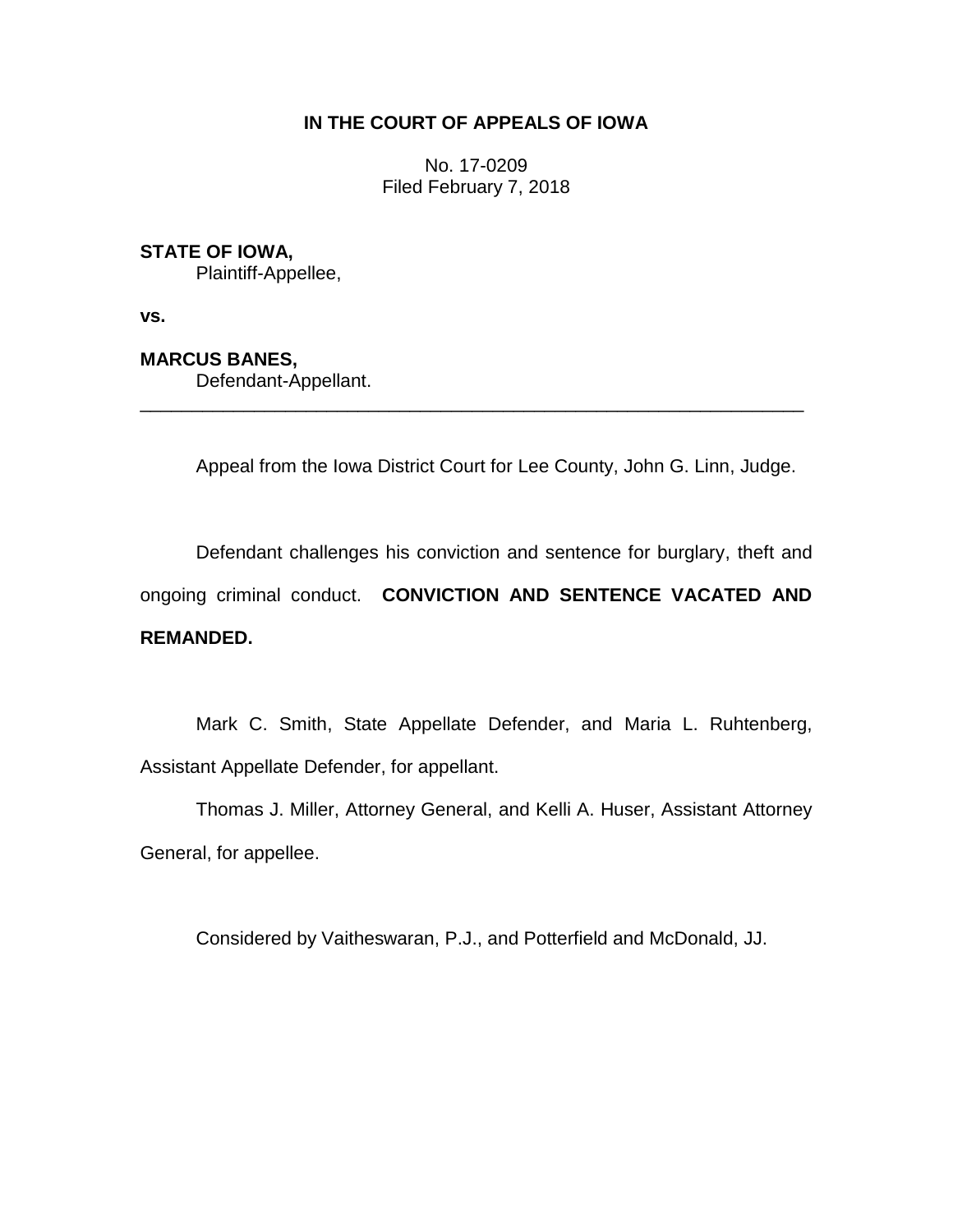#### **MCDONALD, Judge.**

Marcus Banes was charged with burglary, theft, criminal mischief, and ongoing criminal conduct arising out of a series of burglaries and thefts committed in Lee County in December of 2015. Following a jury trial, Banes was convicted of three counts of burglary in the third degree, in violation of Iowa Code sections 713.1 and 713.6A(1) (2015), one count of theft in the first degree, in violation of Iowa Code sections 714.1(1) and 714.2(1), two counts of theft in the second degree, in violation of Iowa Code sections 714.1(1) and 714.2(2), criminal mischief in the second degree, in violation of Iowa Code sections 716.1 and 716.4, and ongoing criminal conduct, in violation of Iowa Code sections 706A.1(5), 706.2(4), and 706A.4. In this appeal, Banes challenges the sufficiency of the evidence supporting some but not all of his convictions. He also contends the district court erred in allowing certain hearsay testimony or his trial counsel provided constitutionally deficient representation in failing to object to the hearsay testimony.

I.

We first address Banes's challenges to the sufficiency of the evidence. This court reviews challenges to the sufficiency of the evidence for the correction of legal error. *See State v. Sanford*, 814 N.W.2d 611, 615 (Iowa 2012). Under this standard, we will affirm when the verdict is supported by substantial evidence. *See State v. Webb*, 648 N.W.2d 72, 75 (Iowa 2002). Evidence is substantial when the quantum and quality of evidence is sufficient to "convince a rational fact finder that the defendant is guilty beyond a reasonable doubt." *Id.* at 76. In conducting substantial-evidence review, this court considers the evidence in the light most favorable to the State, including all reasonable inferences that may be fairly drawn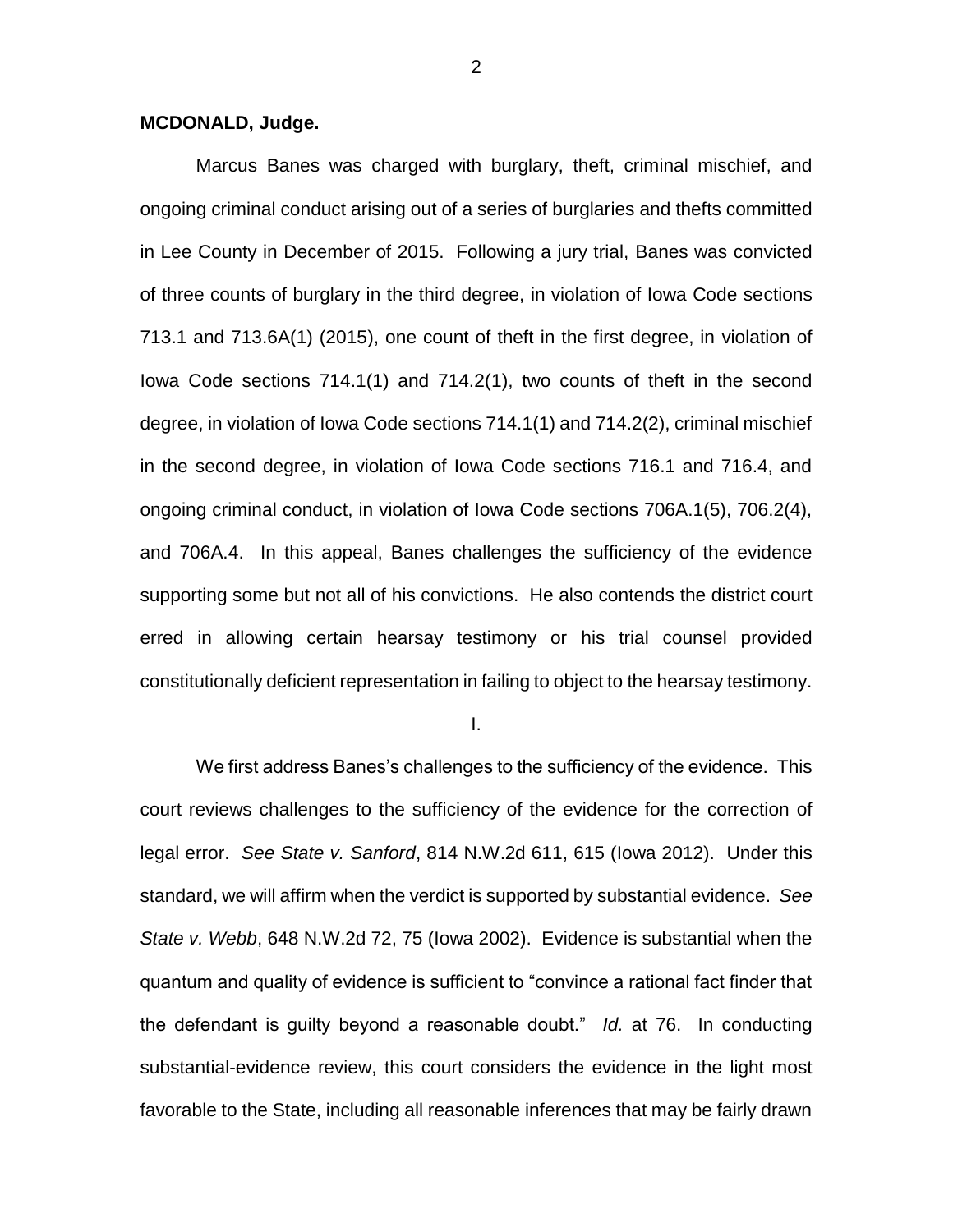from the evidence. *See id.* (citing *State v. Heard*, 636 N.W.2d 227, 229 (Iowa 2001)).

A.

Banes challenges the sufficiency of the evidence supporting two of the convictions for burglary in the third degree, his conviction for theft in the first degree, and his conviction for theft in the second degree. The challenged burglary convictions arise out of the unlawful entry into Benson Auto Shop and D & D Trailer and Sales. The challenged conviction for theft in the first degree arises out of the theft of tools and firearms from Benson Auto Shop. The challenged conviction for theft in the second degree arises out of the theft of cash, clothes, and purses from D & D Trailer and Sales. Banes does not challenge his convictions for burglary, theft, and criminal mischief arising out of the unlawful entry into the Lake Cooper Events Center.

The primary witness for the State was Banes's accomplice Devin Vawter. Vawter reached a favorable plea agreement with the State in which he received charging and sentencing concessions to resolve the charges in this case and other cases in exchange for his testimony at Banes's trial. According to Vawter, in the early morning of December 25, Vawter and Banes were driving around in Banes's Jeep "trying to find stuff to steal." They drove to D & D and decided to break in. They used bolt cutters to cut the padlock off a sliding door, entered the building, and stole cash, clothes, coats, and women's purses. After the D & D burglary, Banes drove to Benson Auto Shop. Vawter testified he climbed through a sliding window, entered the building, and opened the door for Banes. Vawter testified they stole whatever they could fit in Banes's Jeep. Vawter testified they took a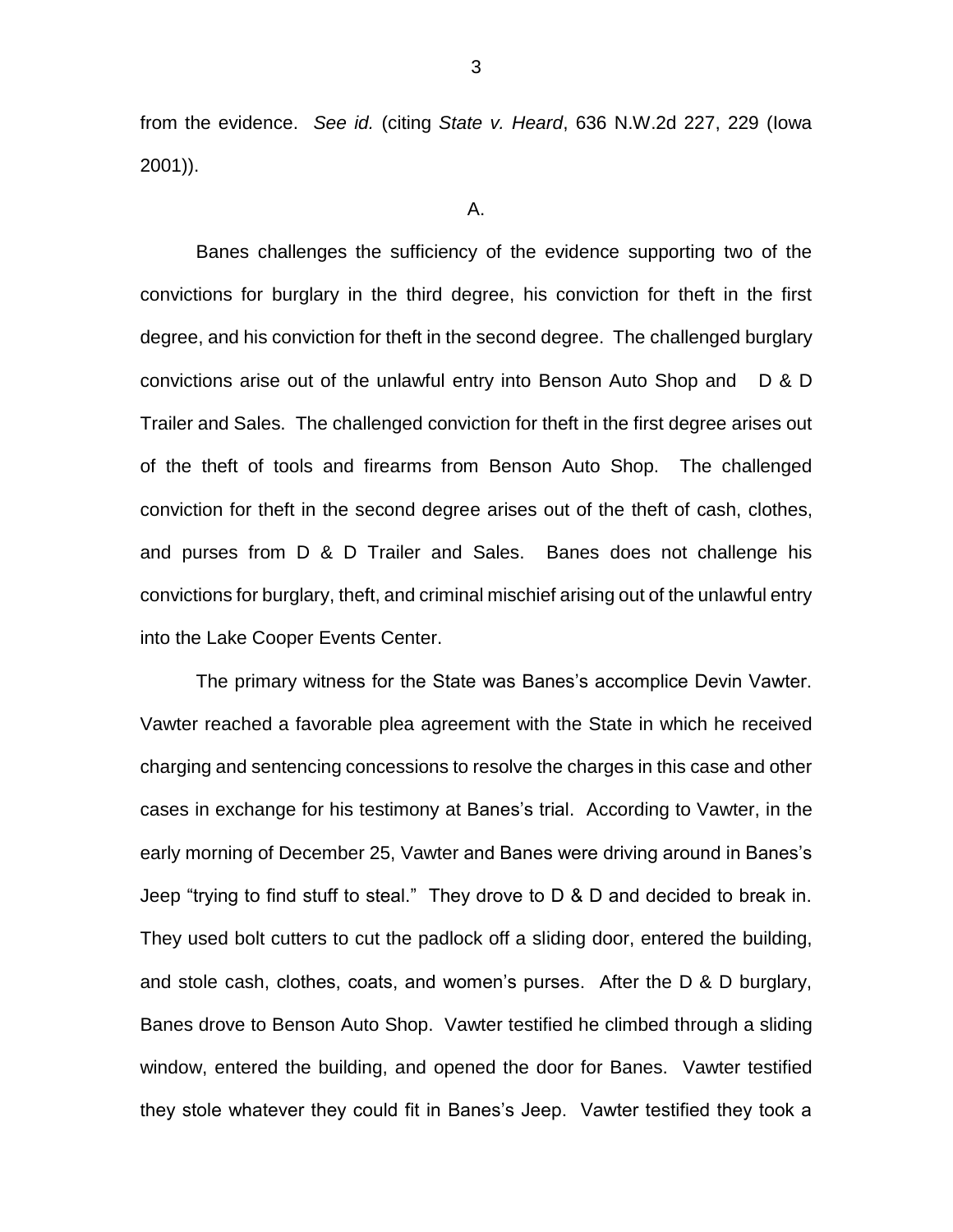welder, plasma cutter, drills, tools, and some guns, among other things. Vawter and Banes made arrangements with Kendall Elder to sell the stolen goods to a third person. Banes drove himself and Vawter to an empty parking lot, and the sale was transacted. Vawter also testified he and Banes broke into the Lake Cooper Events Center. They walked up to the back door of the facility, broke the window, reached in through the broken window, unlocked the door, and entered the facility. Vawter testified there was a second door that they kicked in to gain entry into the building. Vawter and Banes took two flat screen televisions and some alcohol from the facility.

Vawter's testimony was corroborated by other evidence. *See* Iowa R. Crim. P. 2.21(3) ("A conviction cannot be had upon the testimony of an accomplice or a solicited person, unless corroborated by other evidence which shall tend to connect the defendant with the commission of the offense; and the corroboration is not sufficient if it merely shows the commission of the offense or the circumstances thereof."). "Corroborative evidence need not be strong as long as it can fairly be said that it tends to connect the accused with the commission of the crime and supports the credibility of the accomplice." *State v. Barnes*, 791 N.W.2d 817, 824 (Iowa 2010).

Pete Benson and Amy Benson, the owners of Benson Auto, had heard from their son, Logan, that Banes may have been involved in the burglaries and that Banes was driving a gold Jeep Cherokee. Amy testified she knew of Banes, although it had been some time since she had seen him. In the first week of January, Pete and Amy were in Keokuk when Amy observed Banes and the gold Jeep Cherokee in the parking lot of an auto parts store. She testified she made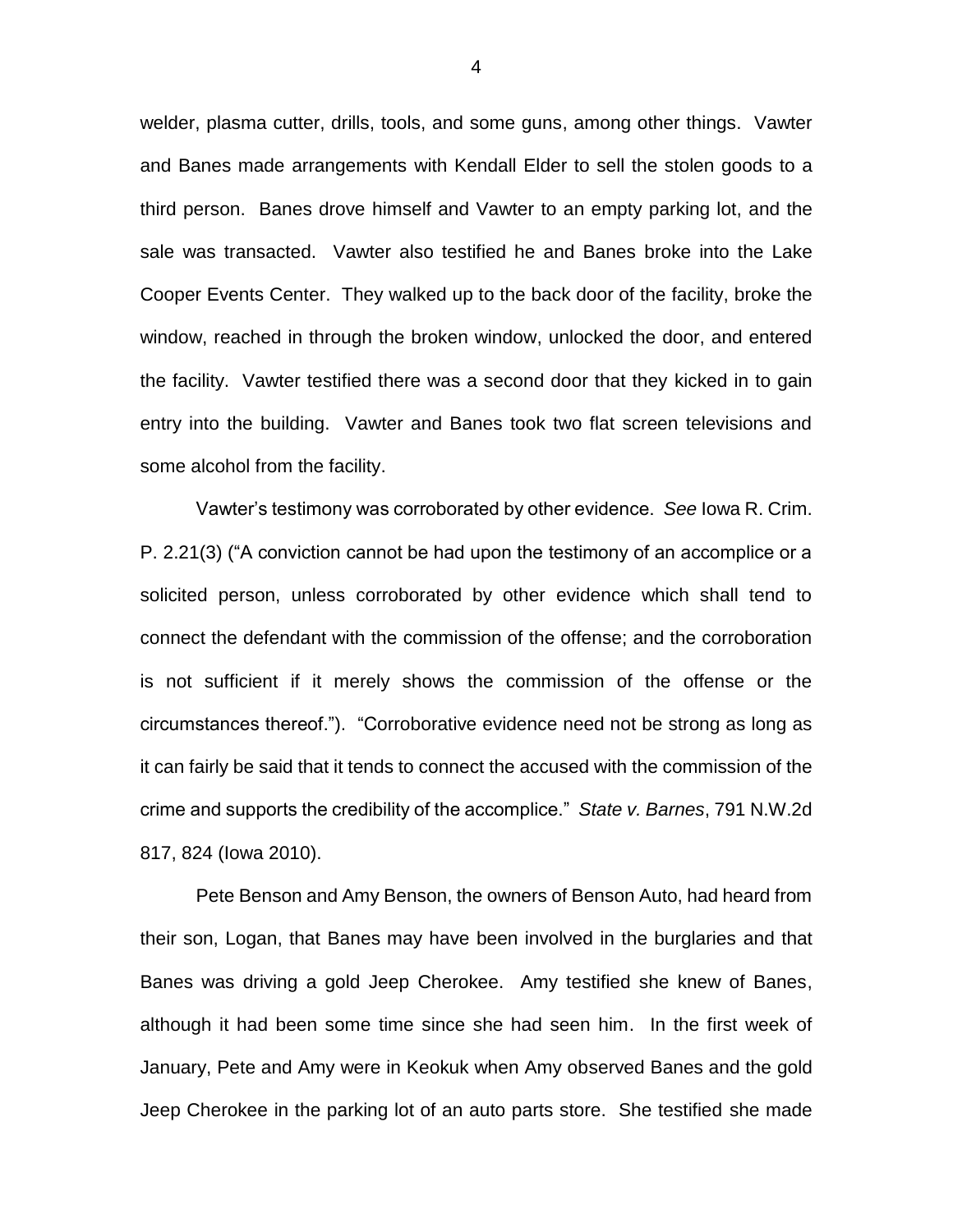eye contact with Banes. Amy testified she and Pete followed Banes as he drove away from the store. She testified Banes "floored it" and she and Pete followed at a high rate of speed until they ultimately lost him. Amy testified she called 911 during the chase and advised the operator of their location during the chase. Police located the Jeep Cherokee within ten minutes of the car chase. It was abandoned near Banes's grandfather's residence. The Jeep contained items from Benson Auto and D & D. The vehicle was not registered to Banes; it had been reported stolen. Vawter testified he picked up Banes from Banes's grandfather's property after Banes abandoned the Jeep.

Forensic evidence supported Vawter's testimony. Vawter's fingerprints were found at the Benson Auto garage. The police found another set of prints at the garage, but they were not able to develop them. A tire impression was taken from outside Benson Auto. The impression was consistent with the tires on the Jeep Cherokee that Banes abandoned near his grandfather's residence. Vawter's footprint and Banes's palm print were found at the scene of the Lake Cooper burglary.

The recipients of the stolen property corroborated Vawter's testimony. The purchaser of the welder and plasma cutter testified Kendall Elder arranged the purchase. The purchaser testified Elder introduced the seller as "Marcus." The purchaser stated Banes was present at the time of the sale, and the purchaser identified Banes in court. The police retrieved the items from the purchaser. The serial numbers on the tools linked the tools to Benson Auto. Banes's girlfriend had several of the stolen purses from D & D.

5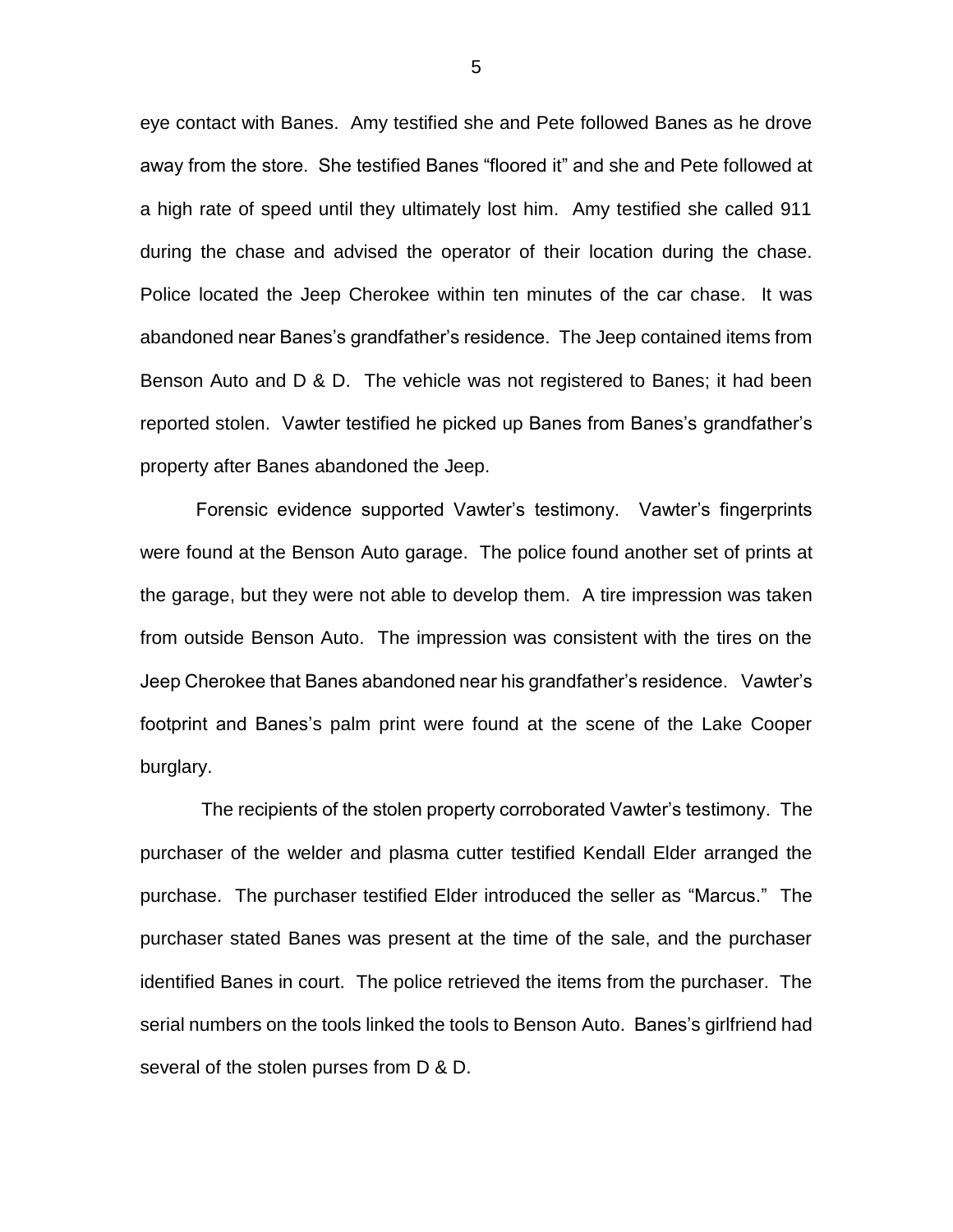When this evidence is viewed in the light most favorable to the jury's verdict, there is substantial evidence in support of the convictions. Vawter testified to Banes's role in the burglaries and thefts. Banes's palm print was found at the Lake Cooper facility, and Banes admitted to the crimes related to the Lake Cooper facility. Banes made arrangements to sell the property stolen from Benson Auto. The purchaser identified Banes as being present at the scene at the time of the sale. The Bensons identified Banes as the driver of a gold Jeep Cherokee, which was found abandoned minutes later and which contained stolen property. Banes gave stolen property to his girlfriend. The value of the stolen property was not in dispute, and the value exceeded the statutory threshold to support convictions. On this evidence, the jury reasonably could have found Banes guilty of burglary and theft. *See State v. Reuther*, No. 11-1334, 2012 WL 4097274, at \*2 (Iowa Ct. App. Sept. 19, 2012) (stating "an inference of guilt based upon possession of recently stolen property may be sufficient to support a conviction if the evidence of record regarding the surrounding circumstances warrants a finding of guilt beyond a reasonable doubt"); *State v. Hall*, 371 N.W.2d 187, 190 (Iowa Ct. App. 1985) ("Finally, the jury could properly consider the relatively short period of time between the burglary and the sale of the property to the antique dealer as bearing upon the defendant's complicity in the burglary. Coupled with the evidence of a forced entry into the house, which would be a reasonable finding by a rational juror, it is apparent that the evidence of the circumstances surrounding defendant's possession of the recently stolen property, though circumstantial, is sufficient to permit the jury to infer that the defendant broke into the Peterson residence.").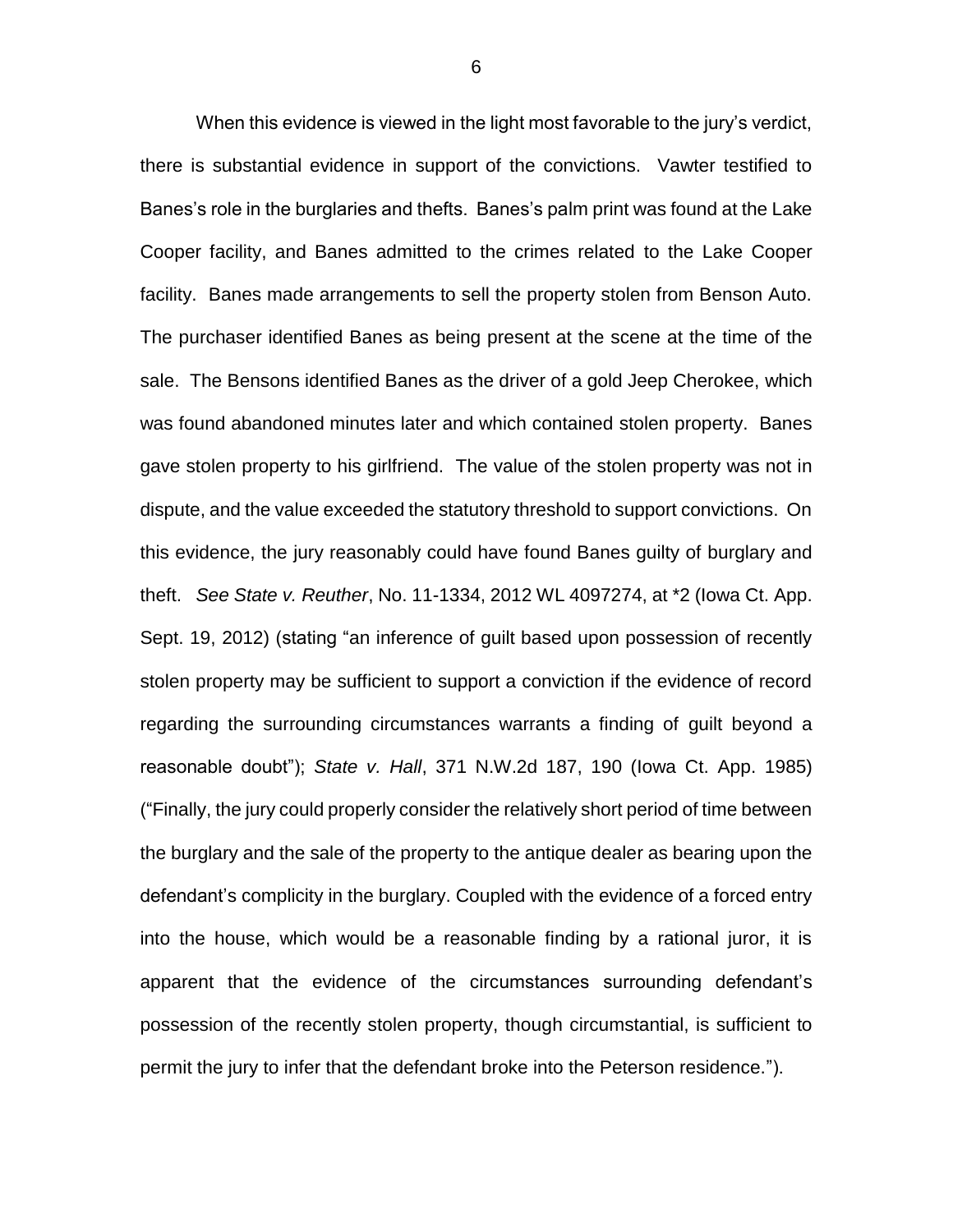Nonetheless, Banes contends there was insufficient evidence of his participation in the challenged burglaries and thefts. He contends his version of events was more credible. Banes contends Vawter was not credible because Vawter received charging and sentencing concessions for his testimony. Banes contends the Jeep Cherokee was Vawter's. Banes contends Amy Benson misidentified him. He contends the third party who purchased the tools was not credible. Banes testified he did not steal the purses in his girlfriend's possession but instead received them as gifts from Vawter. Banes testified at trial and told his version of events to the jury, and the jury rejected Banes's version of events. "Inherent in our standard of review of jury verdicts in criminal cases is the recognition that the jury [is] free to reject certain evidence and credit other evidence." *State v. Nitcher*, 720 N.W.2d 547, 556 (Iowa 2006). We will not disturb the jury's verdict regarding the challenged burglary and theft convictions.

#### B.

Banes also challenges the sufficiency of the evidence supporting his conviction for ongoing criminal conduct, in violation of Iowa Code sections 706A.1(5), 706A.2(4), and 706A.4. Where, as here, the jury was instructed without objection, the jury instruction becomes law of the case for the purposes of reviewing the sufficiency of the evidence. *See State v. Canal*, 773 N.W.2d 528, 530 (Iowa 2009) ("[Defendant] did not object to the instructions given to the jury at trial. Therefore, the jury instructions become the law of the case for purposes of our review of the record for sufficiency of the evidence."). The jury was instructed as follows: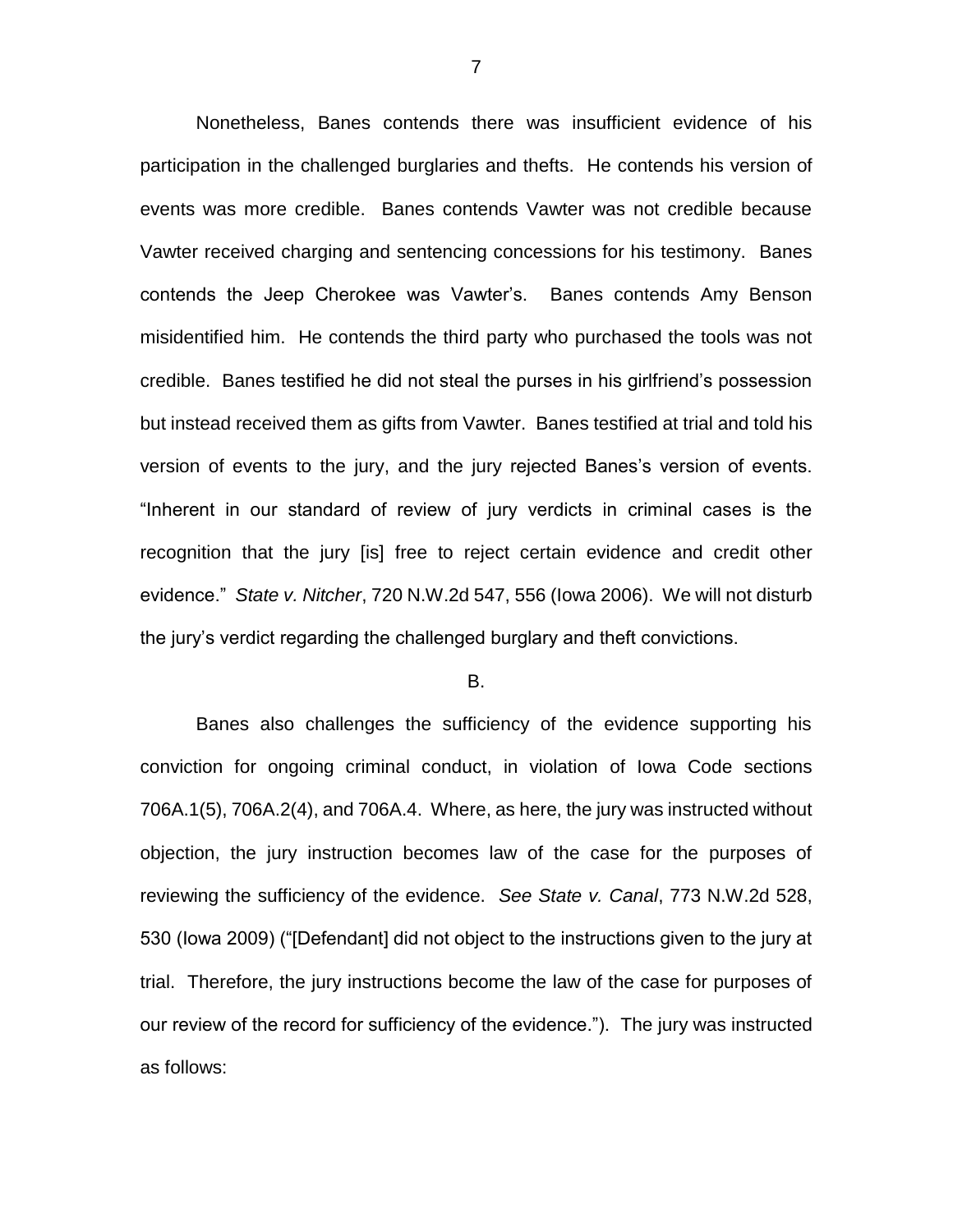Under Count IX of the Trial Information, the State must prove all of the following numbered elements of the crime of Ongoing Criminal Conduct:

1. On or about December 1 through December 30, 2015, in Lee County, Iowa, the defendant committed indictable offense, as defined in instruction No. 18G.

2. The indictable offenses were committed on a continuing basis

3. The indictable offenses were committed for financial gain.

Although these jury instructions are the law of the case for the purposes of this appeal, we independently note the instructions are a correct statement of Iowa law. Iowa Code section 706A.2(4) makes in "unlawful for a person to commit specified unlawful activity." The Code defines "specified unlawful activity" as "any act, including any preparatory or completed offense, committed for financial gain on a continuing basis, that is punishable as an indictable offense under the laws of the state in which it occurred and under the laws of this state." Iowa Code § 706A.1(5).<sup>1</sup>

At issue here is whether these offenses were committed on a "continuing basis." Given the similarity between the underlying purposes of RICO and Iowa Code chapter 706A, our supreme court has concluded the definition of "pattern of racketeering activity" by the United States Supreme Court is a reasonable one for "continuing basis" in section 706A.1(5). *State v. Reed*, 618 N.W.2d 327, 335 (Iowa 2000). The *Reed* court adopted the following definition*:*

 $\overline{a}$ 

<sup>&</sup>lt;sup>1</sup> lowa's ongoing-criminal-conduct statute is modeled after the federal Racketeer Influenced and Corrupt Organizations Act, commonly known as RICO, and the Ongoing Criminal Conduct Model Act. Iowa's statute has rightly been criticized as a significant expansion of criminal liability beyond that contemplated under RICO and the model act due to Iowa's broad definition of "specified unlawful activity." *See Westco Agronomy Co., LLC v. Wollesen*, \_\_\_ N.W.2d \_\_\_, \_\_\_, 2017 WL 6545853, at \*12 n.3 (Iowa 2017); Anna T. Stoeffler, Note, *Iowa's State RICO Statute: Wreaking Havoc on Iowa's Criminal Justice System*, 102 Iowa L. Rev. 825, 841 (2017).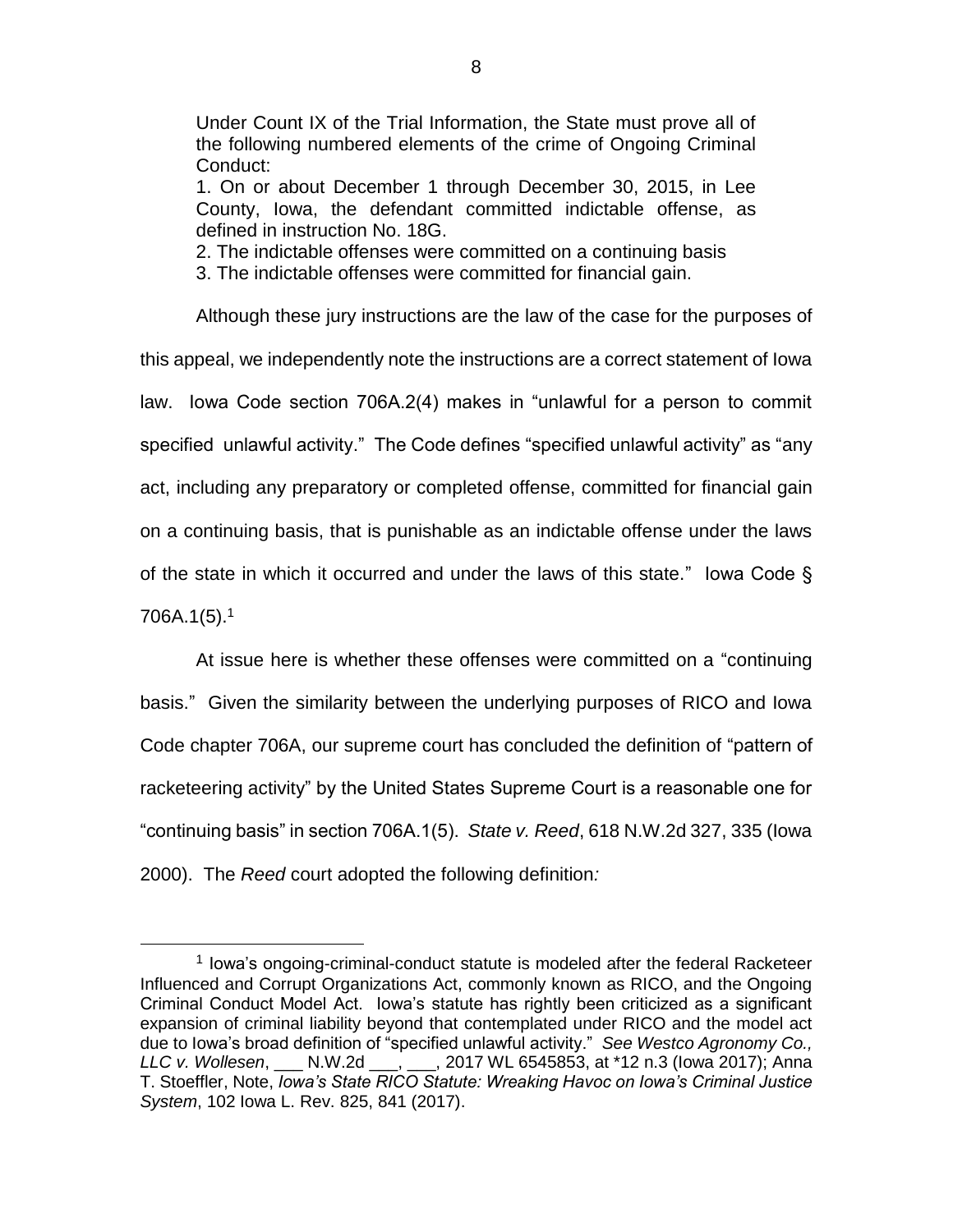'Continuity' is both a closed- and open-ended concept, referring either to a closed period of repeated conduct, or to past conduct that by its nature projects into the future with a threat of repetition. It is, in either case, centrally a temporal concept—and particularly so in the RICO context, where *what* must be continuous, RICO's predicate acts or offenses, and the *relationship* these predicates must bear one to another, are distinct requirements. A party alleging a RICO violation may demonstrate continuity over a closed period by proving a series of related predicates extending over a substantial period of time. Predicate acts extending over a few weeks or months and threatening no future criminal conduct do not satisfy this requirement: Congress was concerned in RICO with long-term criminal conduct. *Often a RICO action will be brought before continuity can be established in this way. In such cases, liability depends on whether the threat of continuity is demonstrated. Whether the predicates proved establish a threat of continued racketeering activity depends on the specific facts of each case*.

*Id.* at 334–35. "[A] continuing basis may be found, even where predicate acts occur over a short period of time, if there is a demonstrated relationship between the predicate acts and a threat of continuing criminal activity." *State v. Agee*, No. 02-0967, 2003 WL 22087479, at \*2 (Iowa Ct. App. Sept. 10, 2003). "[T]he relationship element of a pattern can be shown if the predicate acts 'have the same or similar purposes, results, participants, victims, or methods of commission or otherwise are interrelated by distinguishing characteristics and are not isolated events.'" *Reed*, 618 N.W.2d at 334 (citation omitted).

The most analogous case to this case is *State v. Harrington*, No. 08-2030, 2010 WL 2925696, at \*3 (Iowa Ct. App. July 28, 2010). In that case, the defendant burglarized three homes in the early morning hours of a single day and stole a vehicle. *See Harrington*, 2010 WL 2925696, at \*1. The evidence also showed the defendant was unemployed and living with various relatives. *See id.* at \*3. The State contended the very nature of the burglaries proved there was a threat of repetition. *See id.* The State also contended the fact the defendant was not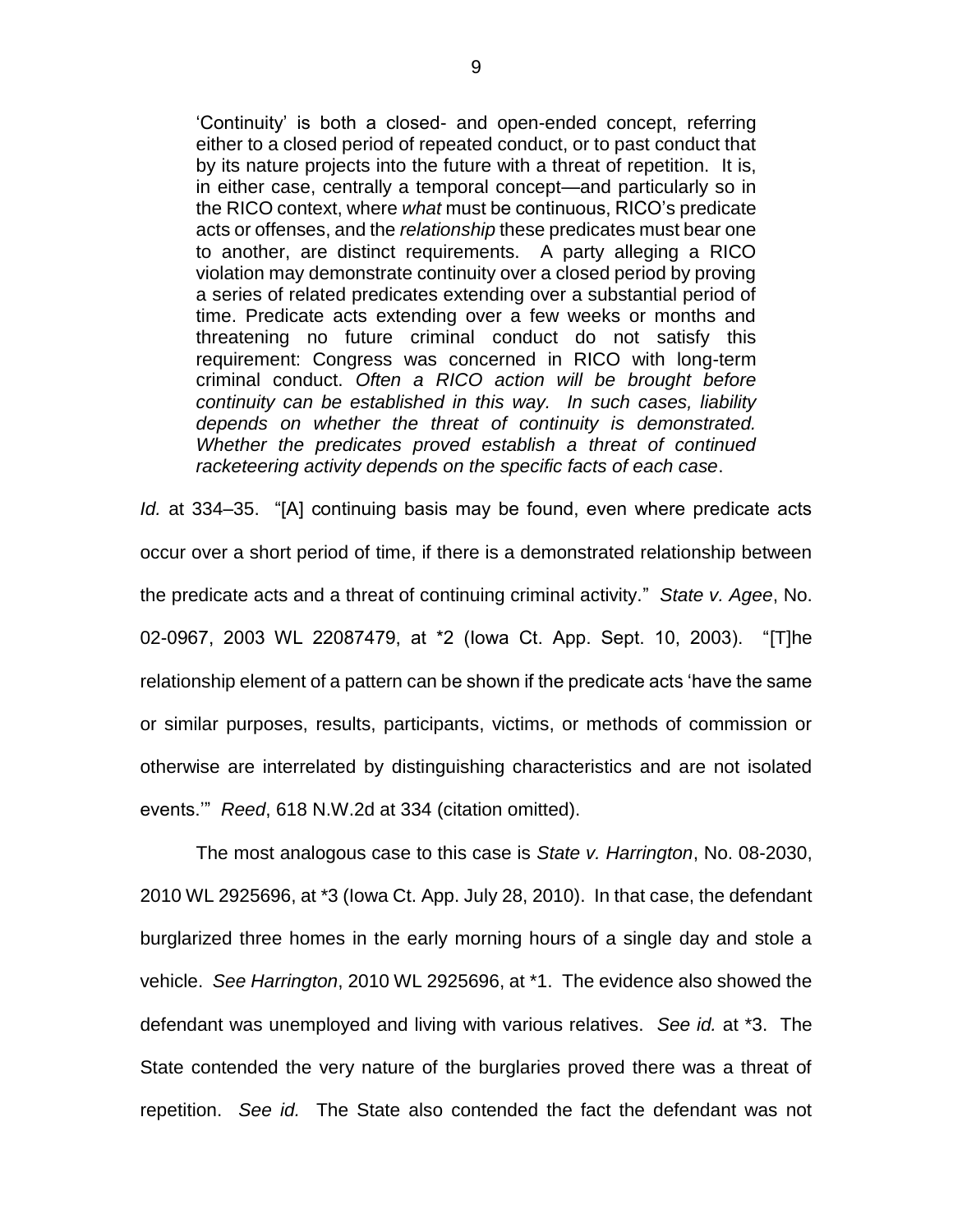employed showed the burglaries would have continued had the defendant not been arrested. *See id.* This court concluded these facts "without more" would not "fairly and reasonably support a legitimate inference there was a threat of continued unlawful activity." *See id.*

The facts of *Harrington* are materially indistinguishable. As in *Harrington*, there was not a series of related predicates over "a substantial period of time." Instead, we have several commercial burglaries committed over a period of a few days. *See Reed*, 618 N.W.2d at 335 ("Predicate acts extending over a few weeks or months and threatening no future criminal conduct do not satisfy this requirement."); *cf. State v. Olsen*, 618 N.W.2d 346, 347 (Iowa 2000) (finding sufficient evidence of ongoing criminal conduct for theft by deception over nineteen months of one elderly couple); *State v. Friedley*, No. 01-1580, 2003 WL 1523343, at \*5 (Iowa Ct. App. Mar. 26, 2003) (finding "there was evidence of theft over a period of several months, from December 1997 until February 1998, and that [the defendant] aided and abetted in this crime" is sufficient to convict for ongoing criminal conduct). As in *Harrington*, there is no evidence of a continued threat of future criminal conduct. Both Vawter and Banes testified at trial, and neither testified regarding any plan for future conduct. As in *Harrington*, we think the fact that the defendant was unemployed is insufficient evidence, in and of itself, to support the continuing-basis element.

Banes's conviction for ongoing criminal conduct is not supported by substantial evidence even when the evidence is viewed in the light most favorable to the jury's verdict. The conviction and sentence for ongoing criminal conduct must be vacated.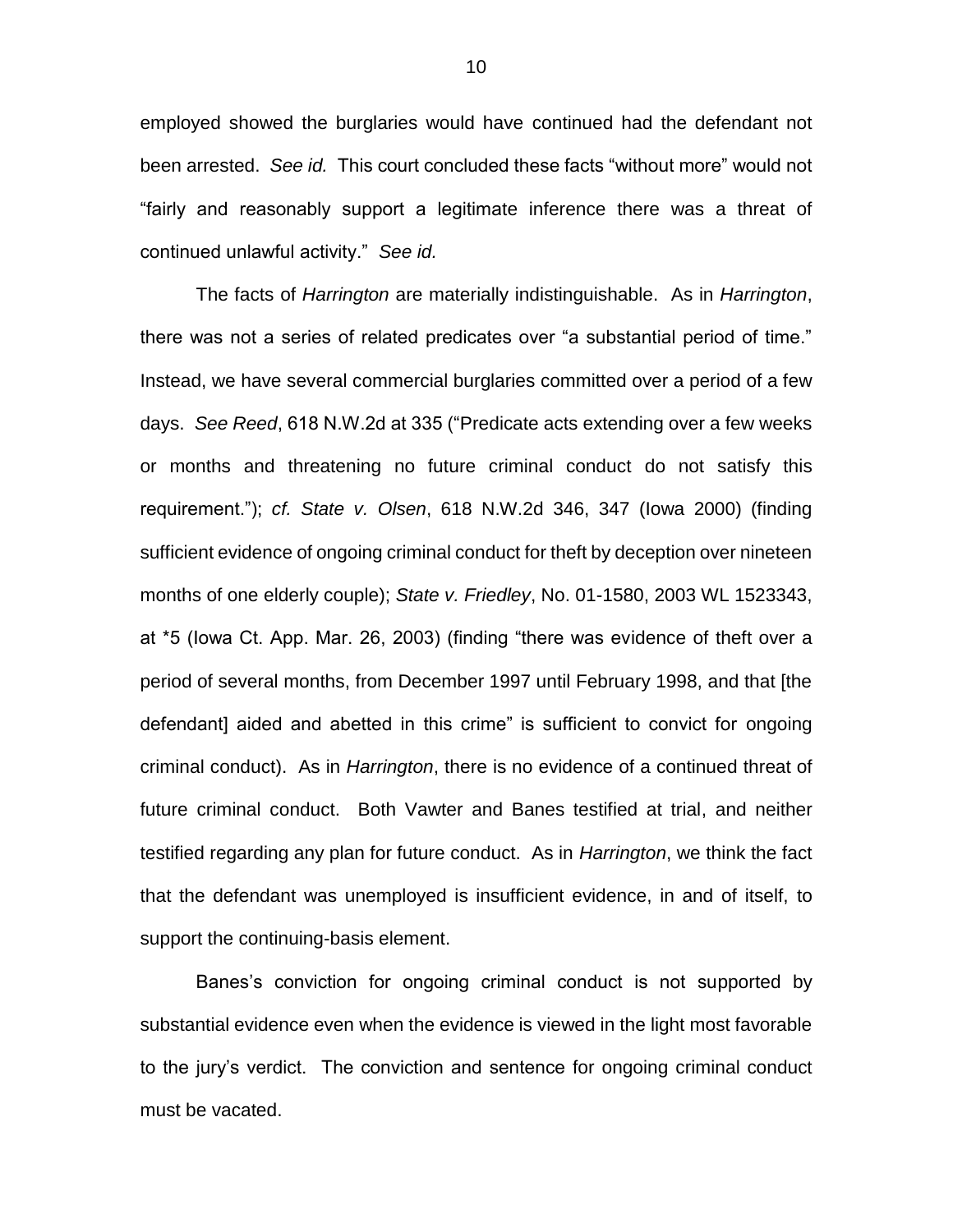II.

11

Banes raises an evidentiary challenge. He argues the trial court erred by overruling a hearsay objection and/or that counsel was ineffective for failing to object and continue to object to hearsay. The challenged statements came from the three members of the Benson family—Logan, Amy, and Pete. All three were asked about rumors they had heard about the involvement of Banes in the burglary of their shop. Logan was asked "what was the name that was coming up," to which he replied "Marcus Banes." The prosecutor then asked who the source of the information was, at which point defense counsel objected "this is going into hearsay." The district court overruled the objection. Logan clarified the names of those who had told him and where the rumor originated. Pete Benson was asked without objection "did Logan tell you that he was hearing some street information about who might be involved" and "what was the name that kept coming up." He replied, "Marcus Banes." Amy Benson was asked similar questions establishing her knowledge of Banes and the rumors before discussing the car chase. Banes challenges the statements identifying Banes as the person involved in the burglaries.

We agree with the State that Banes's counsel failed to preserve error on the issue. Banes's counsel objected only to Logan's testimony identifying the source of Logan's information. No objection was made to out of court statements identifying Banes as the person involved in the burglaries. We will thus review the claims as claims of ineffective assistance of counsel. Ineffective assistance of counsel claims are reviewed de novo. *Everett v. State*, 789 N.W.2d 151, 158 (Iowa 2010).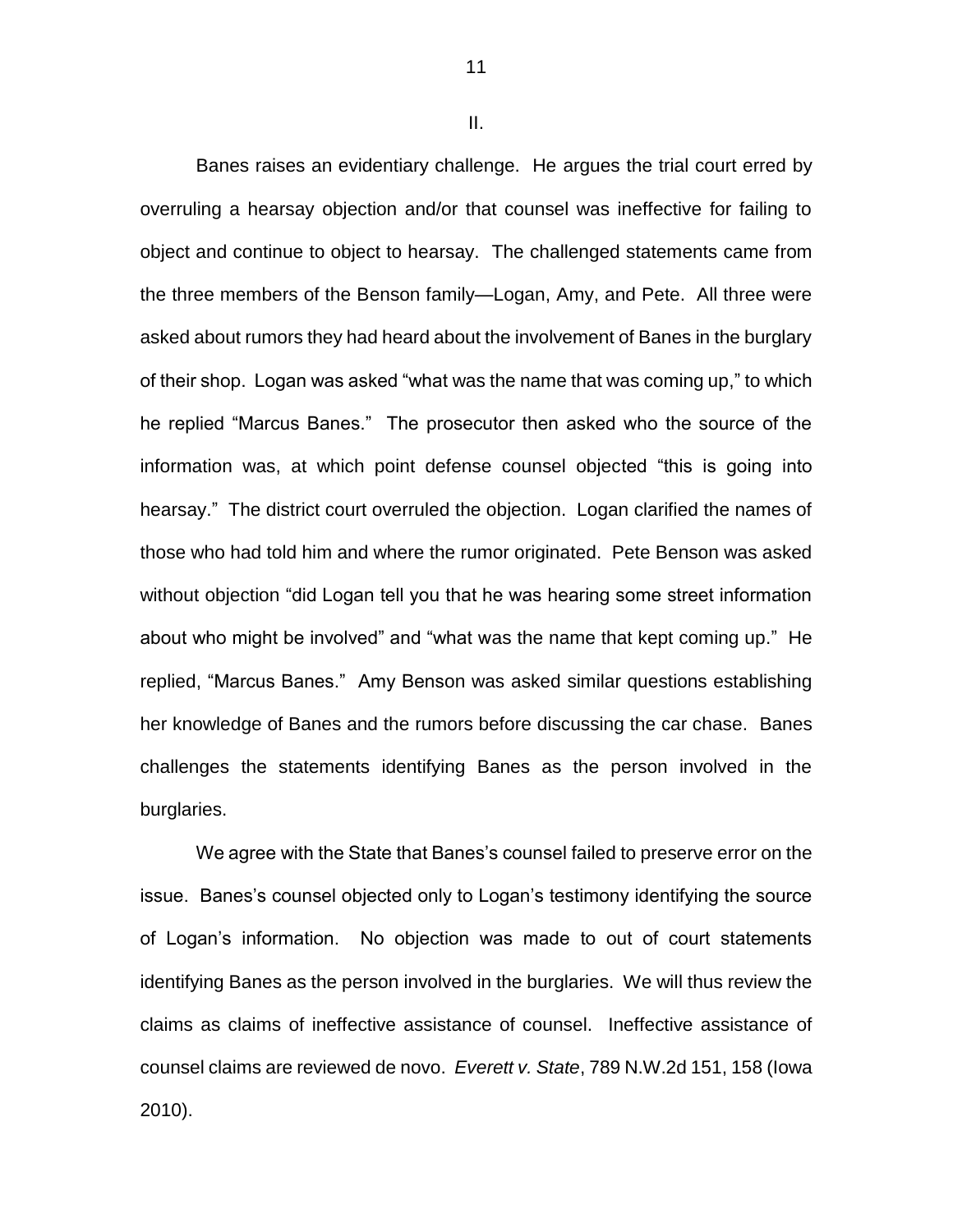To succeed on an ineffective assistance claim a defendant must show "(1) counsel failed to perform an essential duty; and (2) prejudice resulted." *State v. Maxwell*, 743 N.W.2d 185, 195 (Iowa 2008). "[W]e measure counsel's performance against the standard of a reasonably competent practitioner." *Id.* Poor strategy or mistakes in judgment normally do not rise to the level of ineffective assistance. *Ledezma v. State*, 626 N.W.2d 132, 143 (Iowa 2001). Prejudice exists if "there is a reasonable probability that, but for counsel's unprofessional errors, the result of the proceeding would have been different." *State v. Leckington*, 713 N.W.2d 208, 218 (Iowa 2006). Despite Banes's claims to the contrary, prejudice is not presumed under the framework of ineffective assistance even when inadmissible hearsay is admitted. *See State v. Reynolds*, 746 N.W.2d 837, 845 (Iowa 2008) ("If Reynolds's trial counsel had raised the meritorious hearsay objection to Best's testimony, there would have been insufficient evidence in the record for the court to find Reynolds guilty of the six forgery charges and the related theft charge. Accordingly, we conclude Reynolds has established a reasonable probability that the result of the trial would have been different but for his trial counsel's breach of duty."); *State v. Fillmer*, No. 01-0508, 2002 WL 1331892, at \*1 (Iowa Ct. App. June 19, 2002) (finding no prejudice on hearsay claim). "[B]oth elements do not always need to be addressed. If the claims lack prejudice, it can be decided on that ground alone without deciding whether the attorney performed deficiently." *Ledezma*, 626 N.W.2d at 142.

"Hearsay is a statement, other than one made by the declarant while testifying at the trial or hearing, offered in evidence to prove the truth of the matter asserted." Iowa R. Evid. 5.801(c). "[W]hen an out-of-court statement is offered,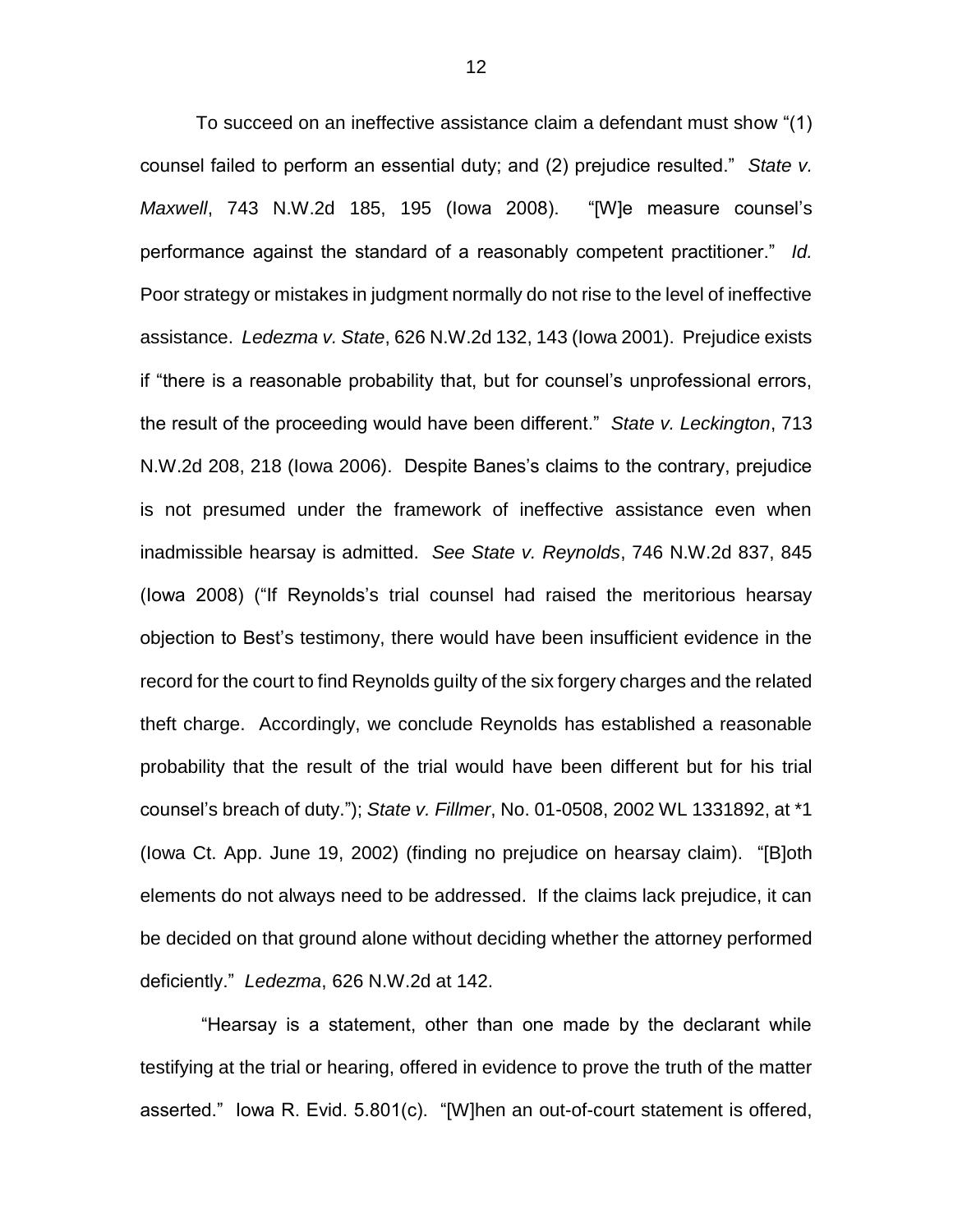not to show the truth of the matter asserted but to explain responsive conduct, it is not regarded as hearsay." *See State v. Elliot*, 806 N.W.2d 660, 667 (Iowa 2011). "For a statement to be admissible as showing responsive conduct, however, it must not only tend to explain the responsive conduct but the conduct itself must be relevant to some aspect of the State's case." *State v. Mitchell*, 450 N.W.2d 828, 832 (Iowa 1990).

The challenged testimony is not hearsay. The statements were not offered for the truth of the matter asserted. Instead, the statements were made to show responsive conduct. Specifically, the testimony was offered to explain the Bensons' decision to follow Banes in a high-speed car chase. The car chase was relevant to the State's case in two respects. Amy identified Banes as the driver of the Jeep Cherokee. In addition, the Bensons' chase led to the immediate discovery of the vehicle. The vehicle contained property stolen from Benson Auto and from D & D. As discussed above, the accused's possession of burgled goods supports an inference that the accused was involved in the burglary. "We will not find counsel incompetent for failing to pursue a meritless issue." *State v. Brothern*, 832 N.W.2d 187, 192 (Iowa 2013).

Banes also has not established prejudice. Vawter testified extensively about the crimes and Banes's involvement in the same. Vawter's testimony was corroborated by forensic evidence. In addition, there was independent testimony tying Banes to the Jeep Cherokee minutes before the Jeep was found full of stolen goods. Another witness testified Banes sold him stolen goods. Banes gave his girlfriend two stolen purses for Christmas. In light of the overwhelming evidence of Banes's guilt, there is not a reasonable probability the result of the proceeding